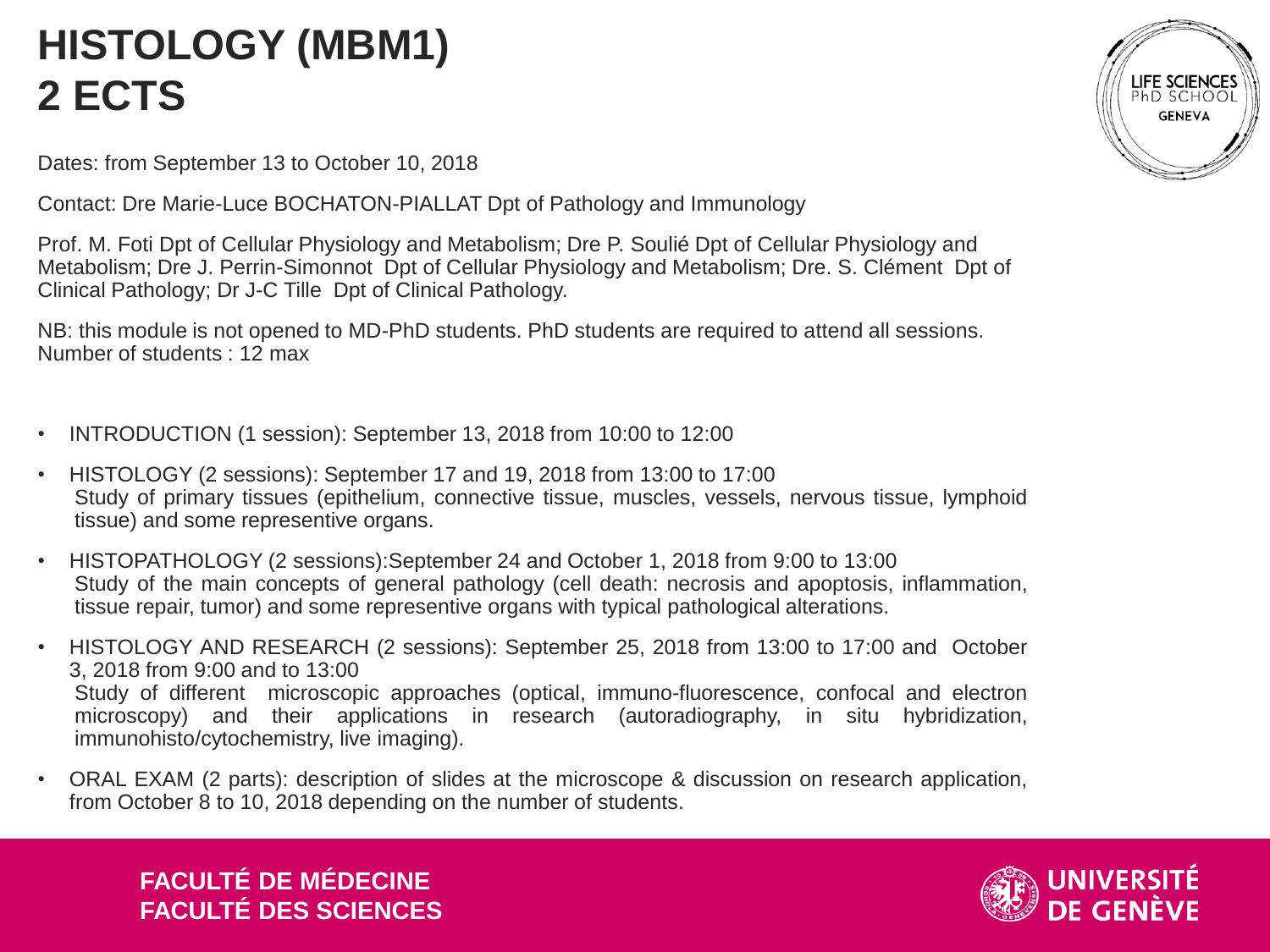### **The ELN & Data Management module for the new PhD students (MBM2) 1.5 ECTS**



Dates: 2nd and 3rd week of October (Oct 8-12 and 15-19) over a course of 4 days. The tentative framework for the module is as follows:

Day 1 and/or 2

- Lectures and introductory sessions highlighting the importance of data management, scientific integrity, etc.
- Overview on different available ELN and data management interfaces, focusing on RSpace and SLIMS.

Day 2/3 and 4

• 2-3 hours/day hands-on sessions with the students utilising RSpace interface (option to utilise SLIMS will be considered as well according to feasibility)

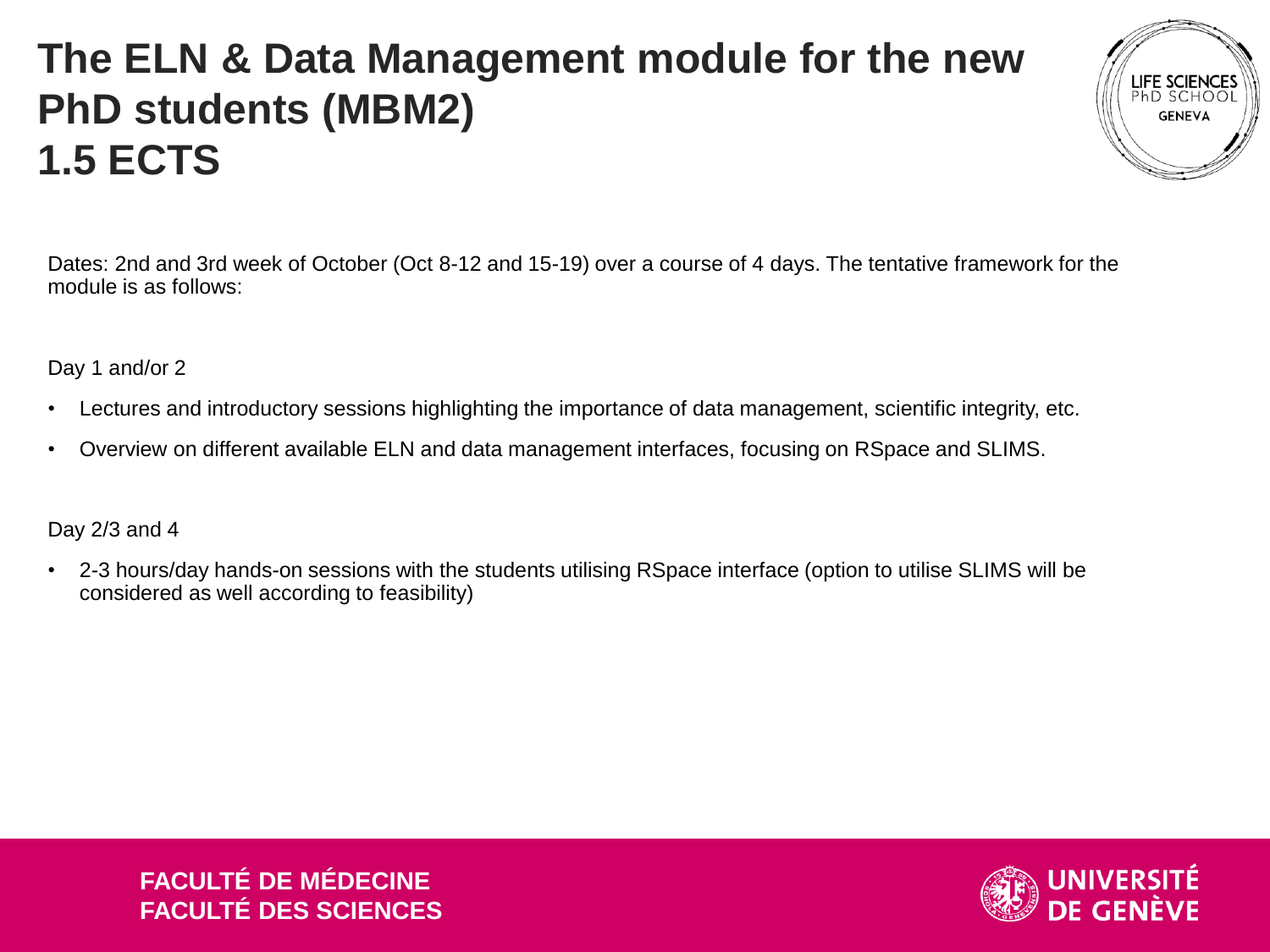### **Module in metabolism 2018 (MBM3) 2 ECTS**

| Tuesday $02.10 - 2-5$ pm    | Mirko Trajkovski + lab                                    |
|-----------------------------|-----------------------------------------------------------|
| Thursday $04.10 - 2-5$ pm   | Mirko Trajkovski + lab                                    |
| Thursday $11.10 - 9-10$ am  | Valerie Schwitzgebel Luscher                              |
| Thursday 11.10 - 10-11.30am | Overview on the metabolic facilities                      |
| Tuesday 16.10 - 9-12am      | Pierre Maechler and Thierry Brun                          |
| Friday $19.10 - 2 - 4$ pm   | Michelangelo Foti                                         |
| Tuesday $23.10 - 3-5$ pm    | Roberto Coppari                                           |
| Wednesday $31.10 - 1$ -5pm  | Discussion/Exam with Mirko Trajkovski and Pierre Maechler |

#### **Organizers: Mirko Trajkovski and Pierre Maechler**

The module will have six sessions and will include lectures given by the PIs; practical (hands on) work by the students; overview on the most important literature in this area; and overview on the clinical aspects in diagnosis and treatment of several metabolic diseases. The main goal is to familiarise the students with the basic principles governing the regulation of the energy homeostasis and metabolism in health and disease, and will be accomplished by addressing the following specific subjects:

- Human and mouse anatomy in context of metabolism; emphasis on the main metabolic organs;
- Importance of gut microbiota in regulation of energy homeostasis;
- Fat metabolism different shades of fat, characteristics and importance;
- Function of the pancreas with emphasis on the insulin secretion;
- Importance of liver and muscle in the overall glucose homeostasis;
- Importance of the brain in regulating the energy homeostasis:
- Clinical overview on the metabolic diseases





**LIFE SCIENCES** PHD SCHOO **GENEVA**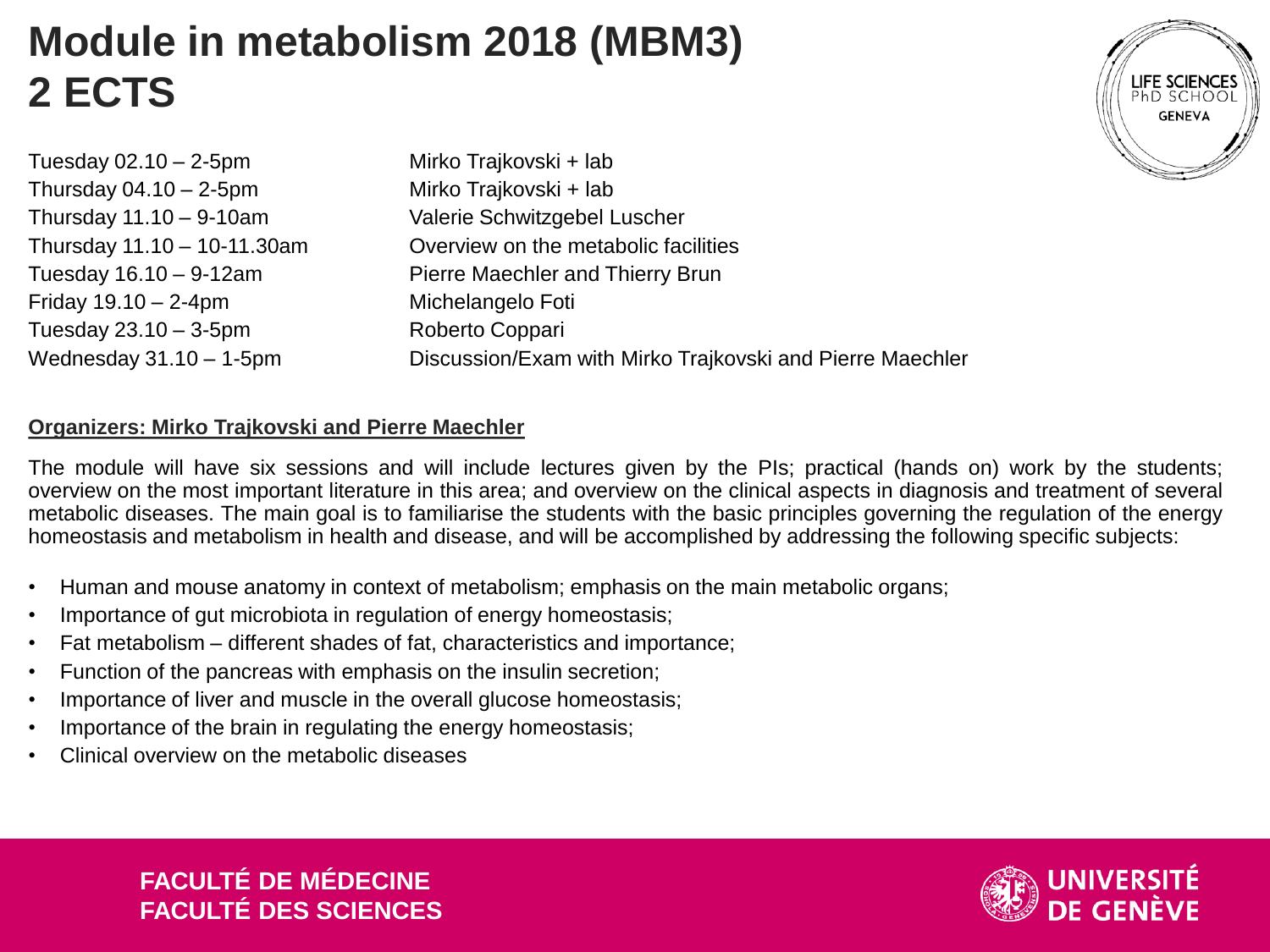## **Scientific writing in the context of cancer biology (MBM4) 1.5 ECTS**



Dates: 1.11, 8.11, 16.11, 22.11, 27.11 (Exam), 4.12 (feedback session) from 2-6pm.

Organizers: Patrick Meraldi and Intidhar Labidi-Galy

The course will be limited to 8 students.

In the first half of the course the students will study the structure and different styles of cancer biology papers; from fundamental research to clinical trials

In the second half we will perform scientific writing exercises based on cancer biology papers.

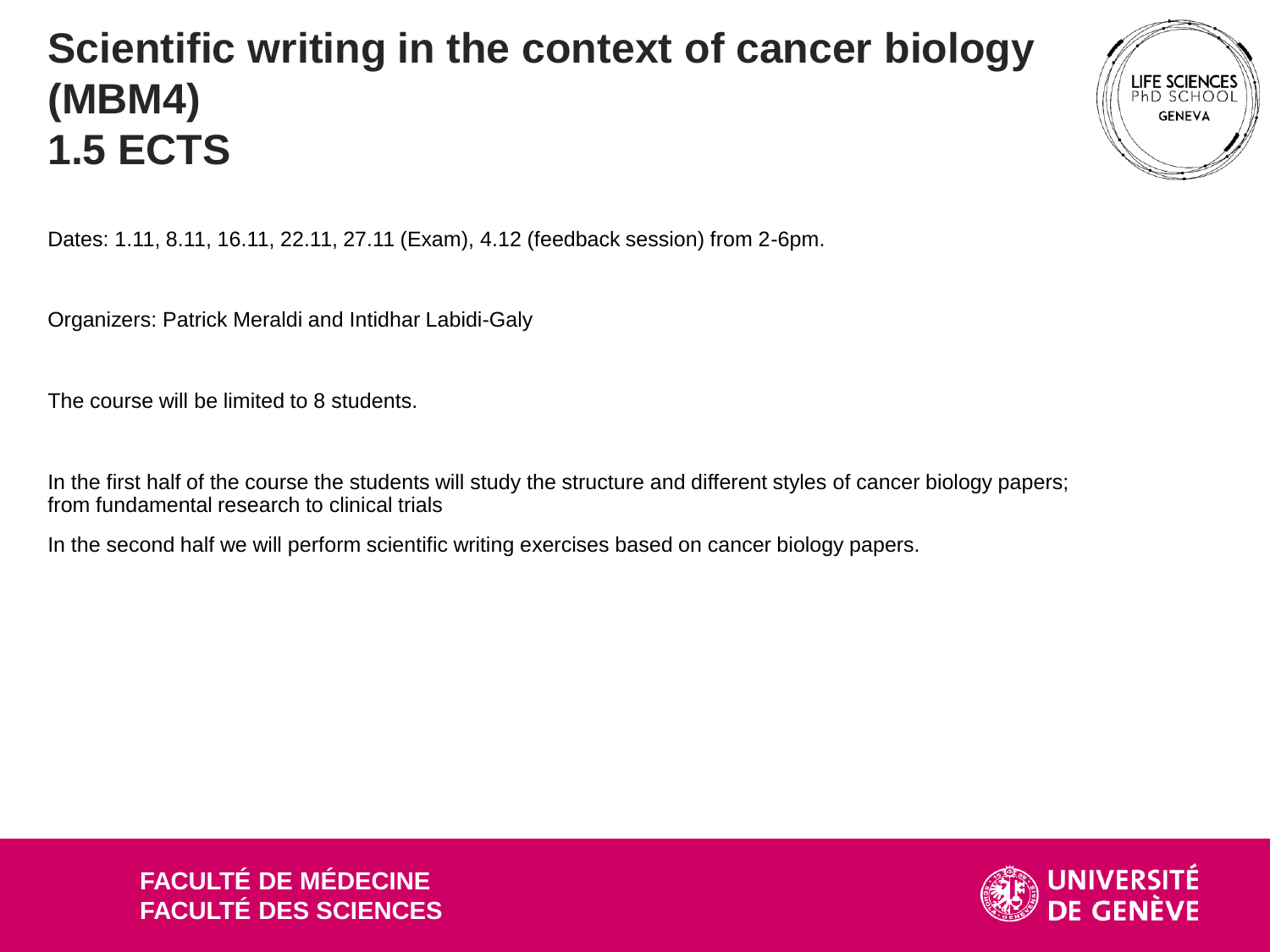### **Communicating your science: how to make the message stick! (MBM5) 1.5 ECTS**

Dates: November 7th and 15th, 9.00 am to 5.30 pm (1 hour lunch break).

Participation is limited to 8 people

Goals of the course:

- Communicate persuasively your work in an oral presentation.
- Create slides that respect fundamental design and principles and present data appropriately.
- Experiment strategies to continue improving your presentation skills.
- Write a title and a concise abstract that tells your scientific story.
- The participants will bring a 5 minute presentation of their research project to the first day of the course.

**FACULTÉ DE MÉDECINE FACULTÉ DES SCIENCES**



**GENEV**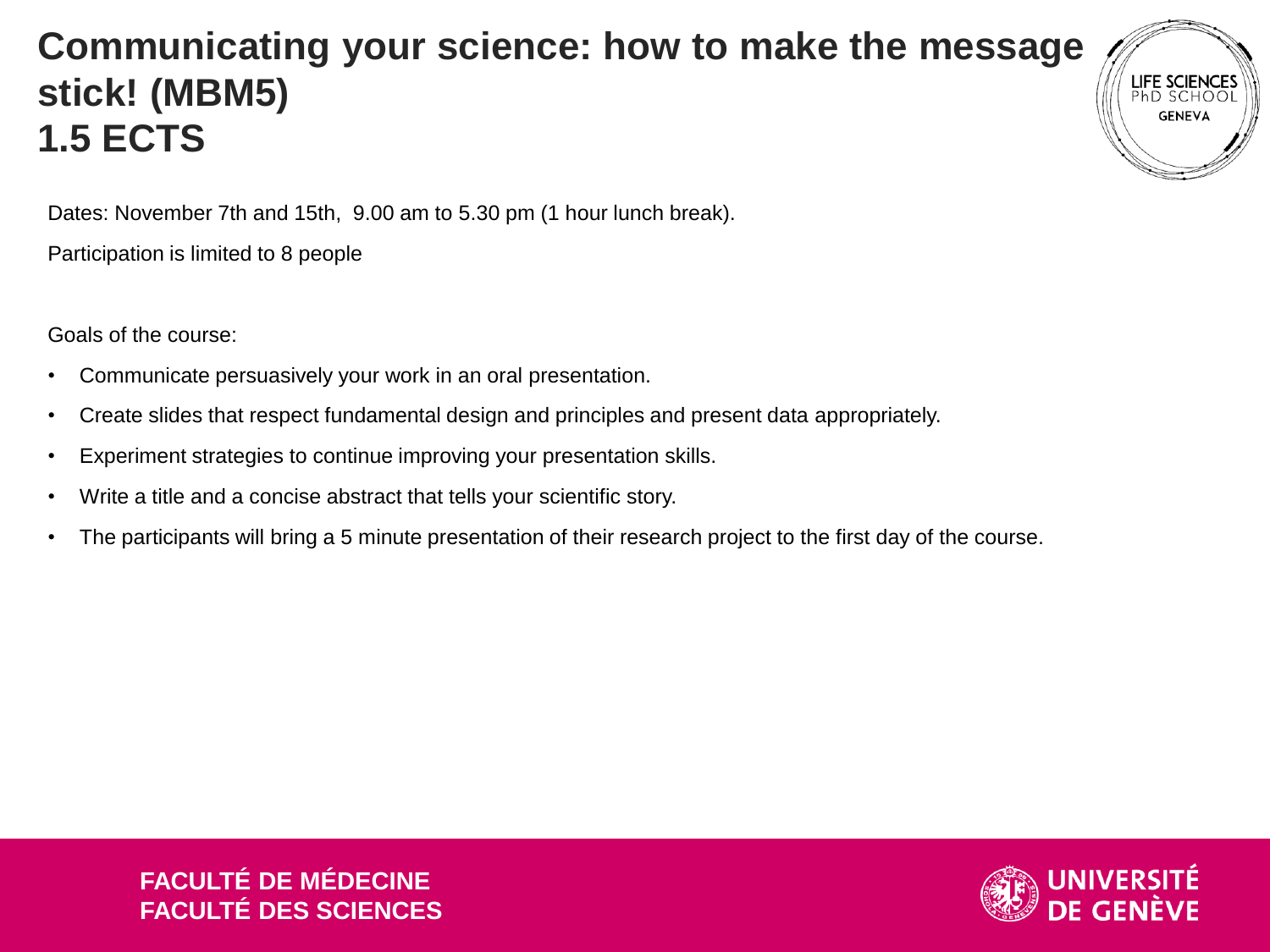### **IMMUNITY (MBM6) 1.5 ECTS**

Monday November 19, 2018 at 2 - 5.30 pm

• Paul WALKER: Introduction to the Immune system – from early innate immune responses to long term immunological memory provided by adaptive immunity.

Thursday November 22, 2018 at 2 - 5.30 pm

• Jörg SEEBACH : NK cell biology, transplantation immunology, immune deficiency, inflammation, immunosuppression/biologicals

Thursday November 29, 2018 at  $2 - 5.30$  pm

• Stéphanie HUGUES : Antigen presentation, autoimmune diseases, peripheral tolerance.

Thursday December 6, 2018 at 1.30 – 5.00 pm

• Carole BOURQUIN : Cancer and the Immune System; Immunotherapies including therapeutic antibodies

Wednesday December 12, 2018 at 2 - 5.30 pm

**Examination** 

The course will take place with a minimum of 6 and a maximum of 18 participants. Exact times are subject to confirmation. The aim of the course will be to present selected areas of basic and applied immunology over 4 themed sessions. The interdependence of innate and adaptive immune interactions will be stressed, and a selection of protective and pathologic immune processes will be discussed. Students are expected to attend all sessions and to actively participate. Assessment will be made both during the courses (some reading will be required beforehand) and in a final exam.



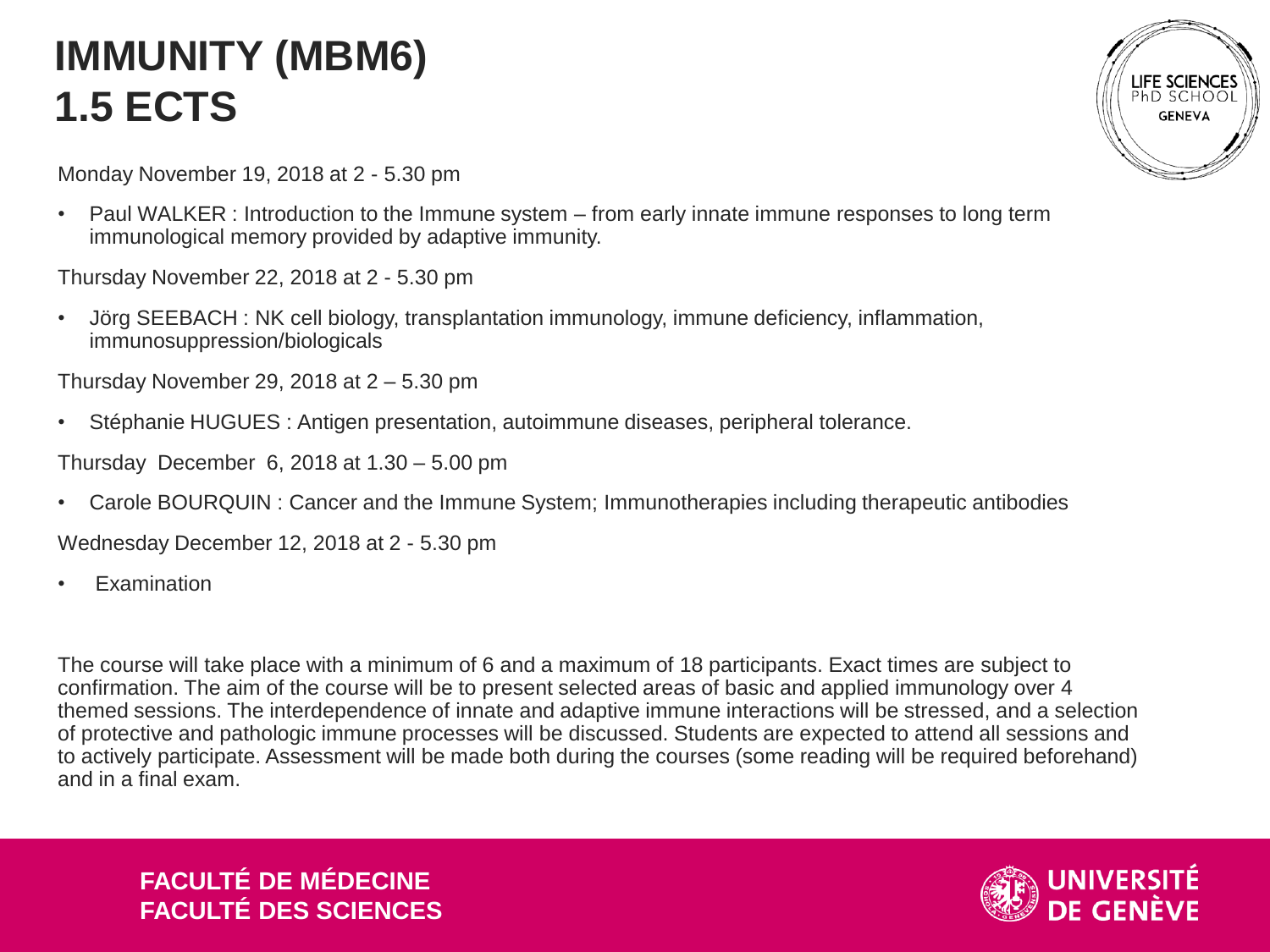# **PROJECT DEVELOPMENT in GENE EXPRESSION REGULATION (MBM7) 1,5 ECTS**



- The introductory meeting will be held on Thursday 13 December 2018 from 14h30 to 16h.
- The sessions will take place on Thursdays 17 january from 13h30-17h, 24, 31 January and 7 February 2019 from 14h30 to 18h.
- Monitors: Prof. Martine Collart (Department of Microbiology and Molecular Medicine, Prof. Emmanouil Dermitzakis & Prof. Rabih Murr (Department of Genetic Medicine and Development).
- ATTENDANCE AT ALL SESSIONS IS MANDATORY
- The course will only take place with a minimum of 5 participants and a maximum of 15
- The module comprises four 3,5 hour sessions, including a break. The "philosophy" of the course will be briefly presented at an introductory meeting.
- Before each session: A research problem related to gene expression regulation is proposed to the students, at least one week before each session. The problem is divided into several objectives and each group of students will be assigned to address one objective. To help the students in this process, a few articles will be suggested for reading.
- During the session: Each group will be given 20 minutes to present their part of the proposal (in English), which should include: 1) a clear mention of the steps needed to reach the objective, 2) the experimental approach(es) used and the reasons behind choosing these approaches, and 3) expected results. The presentations will be interactively discussed in a critical and detailed manner.
- This module aims at helping the students in developing the ability to design and interpret research projects adressing important questions in the field of gene expression regulation. The process will provide the students with a general knowledge of the mechanisms underlying the extraordinary diversity in gene expression. However, the module is not meant to be exhaustive but rather focuses on a few key questions in the field.

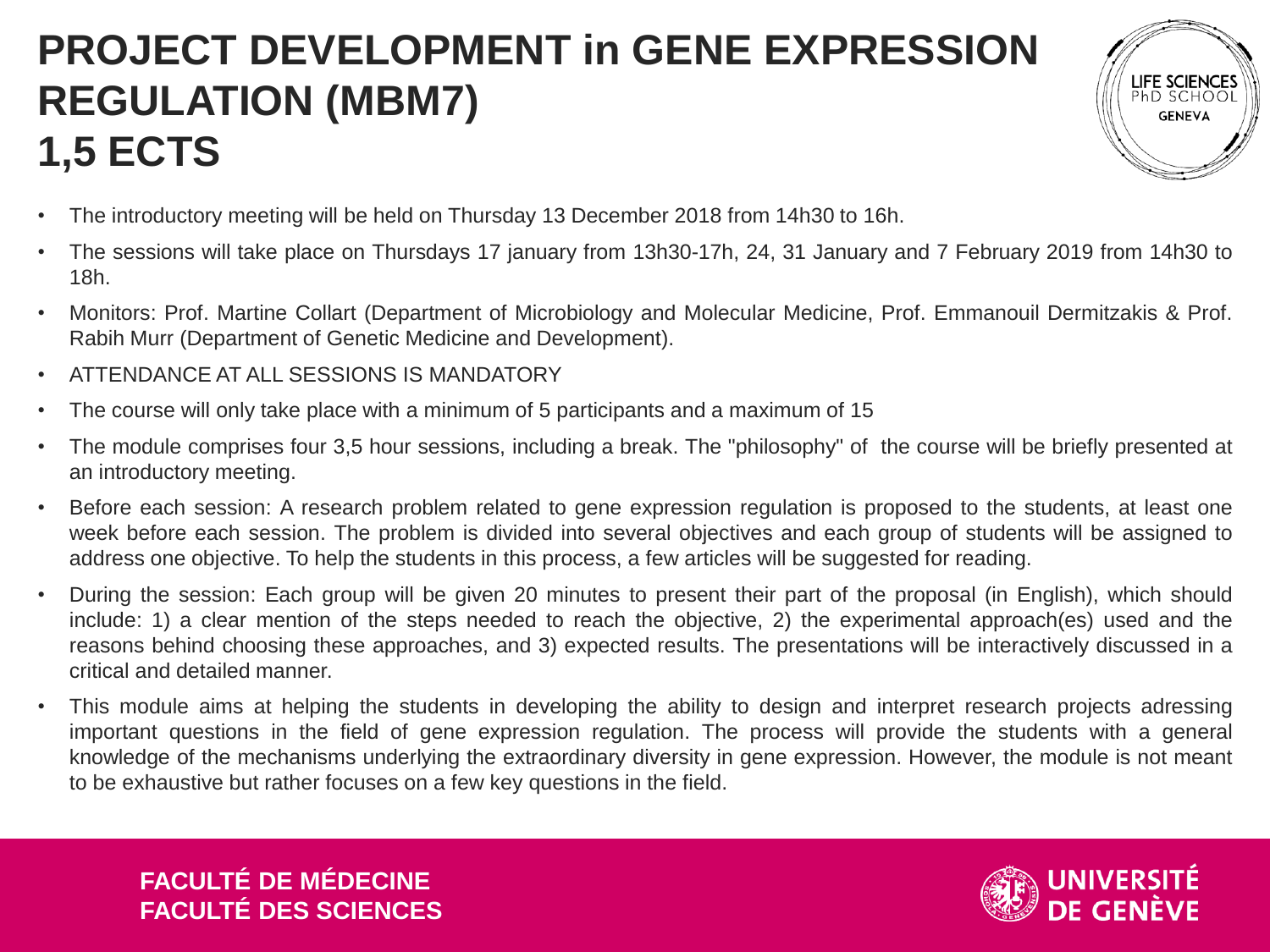### **BACTERIOLOGY from classical bacterial genetics to modern medicine (MBM8) 1.5 ECTS**

- The course will be held on Monday 28 January 2019, 04 February 2019, 11 February 2019, 18 February 2019, from 14h to 16h. Room A09.2525
- 25 February 2019, from 14h to 17h / EXAM / Room E07.3347 .
- Profs. Patrick LINDER & Patrick Viollier, Dept of Microbiology & Molecular Medicine
- Teachers are : Patrick VIOLLIER(PV), Thilo KOEHLER(TK), William KELLEY(WK), Patrick LINDER(PL), Adriana Renzoni (AR), Martina Valentini (MV) and proposed subjects are (subjects may change, according to speakers we will be able to attract for the seminars) :

Content of the course:

- CRISPR/Cas in biotecnology(AR)
- Secretion (WK, PL)
- Cell division cycle (PV)
- Quorum sensing/ antibiotic reisistance (TK)
- Discussion of a recent paper and a review on the topic
- The 4 courses may be combined with a Monday seminar from 11:30-12:30 that should be attended



LIFE SCIENCES **GENEVA**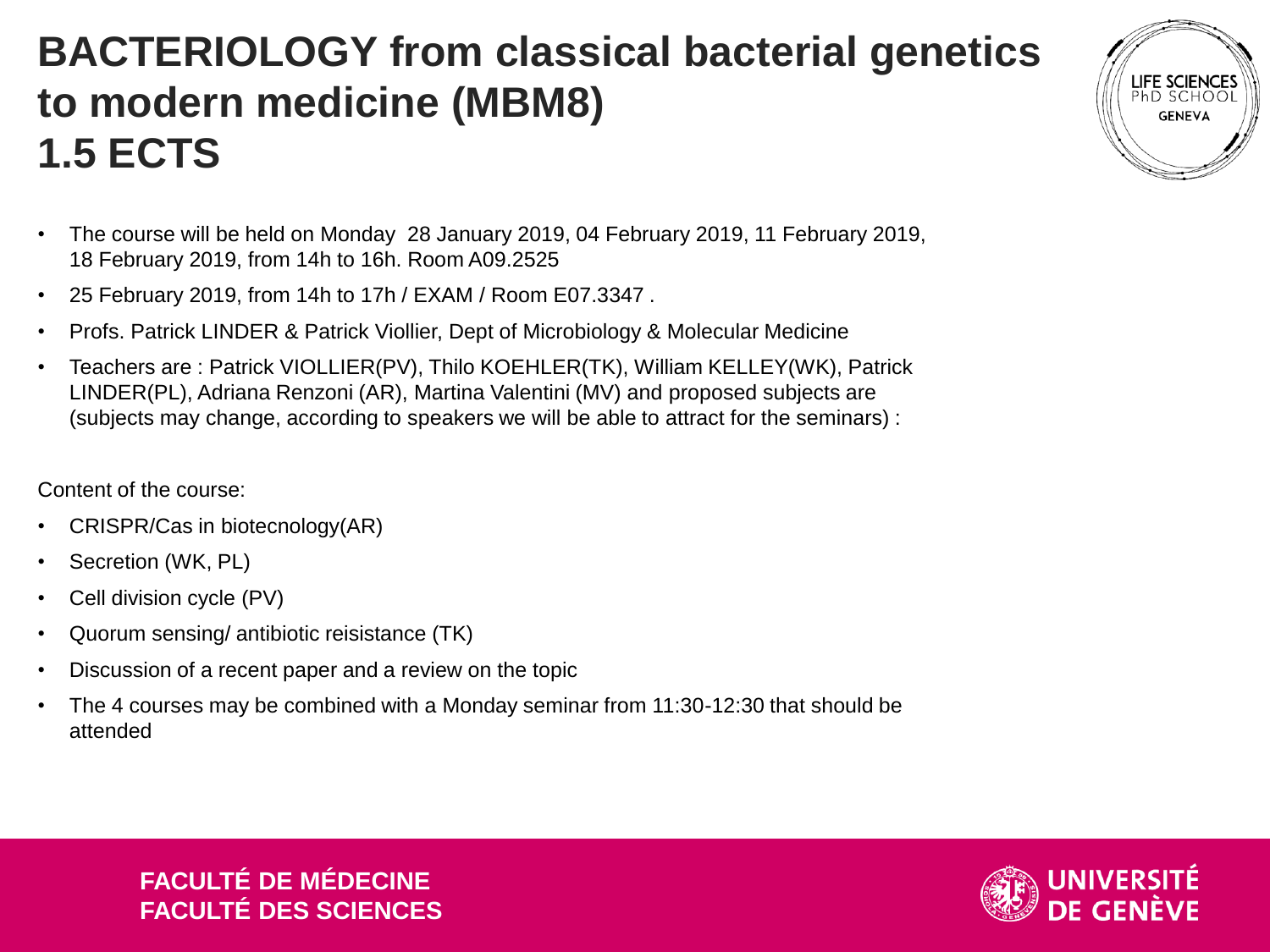### **Medical Genetic (MBM9) 1.5 ECTS**

From 14pm to 4pm room E09.2753.A

**Prof. E. Zdobnov** (Département de Médecine Génétique et Développement)

- Monday 4 march 2019: Introduction **by Prof. E. Zdobnov**
- Thursday 7 march 2019 : Genetic Variation **by Prof. E. Dermitzakis**
- Monday11 march 2019 : Mendelian Disorders **by Prof. S.E. Antonarakis**
- Thursday 14 march 2019 : Cytogenetics **by Dre F. Bena**
- Monday 18 march 2019 : Technology **by Dre E. Kriventseva**
- Wednesday 20 march 2019 : Comparative Genomics **by Prof. E. Zdobnov**
- Friday 22 march 2019 : Complex Disorders /Traits **by Prof. E. Dermitzakis**
- Monday 25 march 2019 : Epigenetics by **Prof. R. Murr**
- Thursday 28 march 2019 : Exam by **Prof. E. Zdobnov**



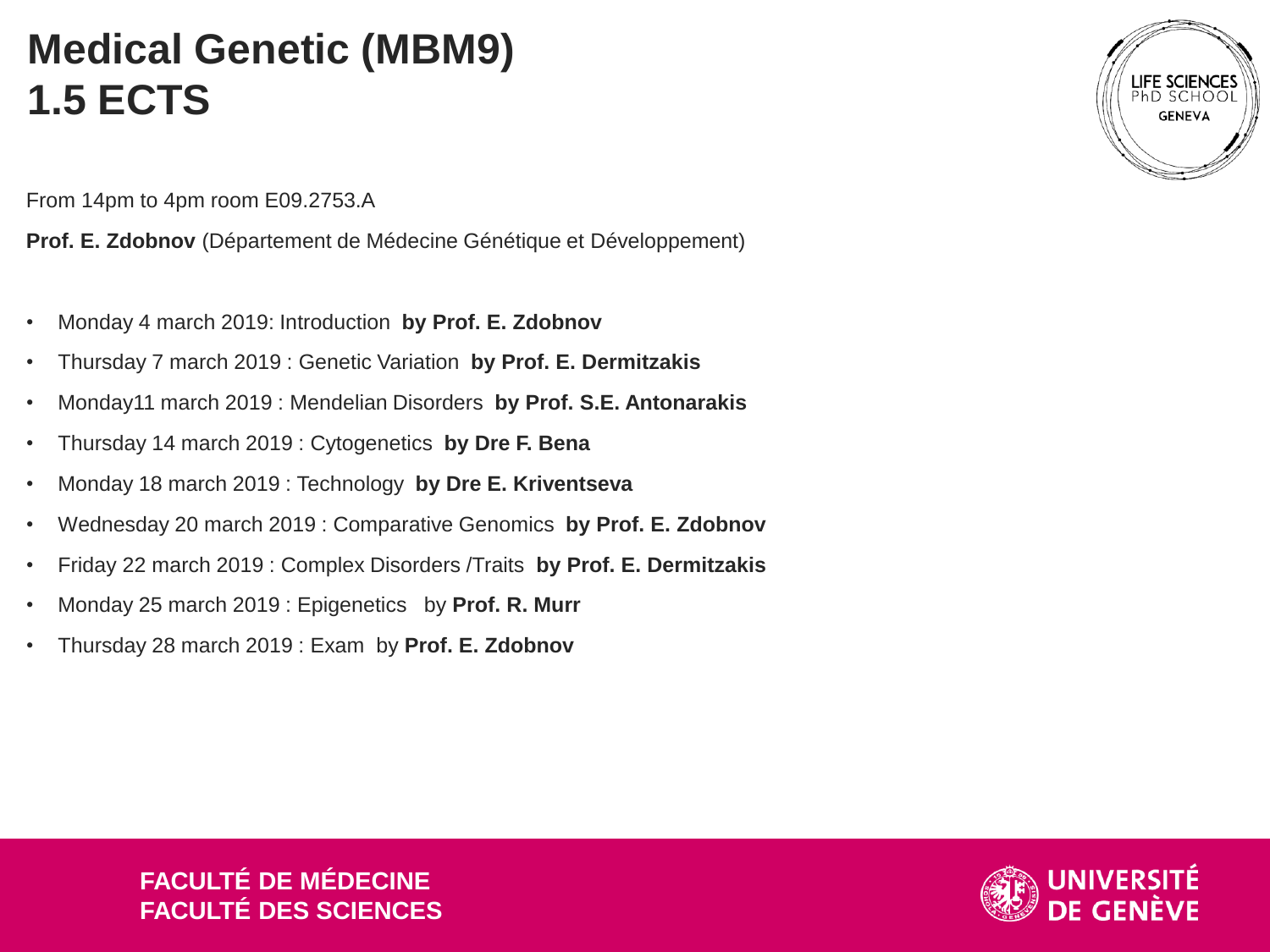### **CELL INTERACTION (MBM10) 1.5 ECTS**

**LIFE SCIENCES** PHD SCHO **GENEVA** 

Dates: Friday, March 29th, Wednesday, April 3<sup>rd</sup>, Friday, April 5<sup>th</sup>, Wednesday, April 10<sup>th</sup>, Friday, April 12<sup>th</sup>, Wednesday, April 17<sup>th</sup> from 14pm to 16pm CMU/Room 5000

ORAL EXAM: 30<sup>th</sup> of April 2019

- « *Adhesion, Integrins and Signaling* », Dr. B. Wehrle-Haller
- « *Tight Junctions : a Dynamic Fence* », Dr. S. Garrido-Urbani
- « *Epithelium-Substrate Adhesion* », Dr. Lionel Fontao
- « *Direct Communication : Gap Junctions* », Prof. Filippo Molica
- « *From Cells to Tissues* », Dr. P. Soulie
- « *Bacterial Interactions »*, Prof. W. Kelley

The course aims to introduce students to the biology of cell interaction, from pathogen-host to cell-cell communication, and from molecular and genetic factors to tissue function and disease. The course involves attending 6 sessions held in a three –week period, guided by experts in their respective fields.

Each session lasts no more than 2 hours and is focused on discussing current knowledge and techniques used in studying cell interactions, using as reference pre-assigned research articles relevant to the chosen topics (see below). It is essential for students to read the material before class and to actively engage in the discussions. Student evaluation is achieved through a 30 minutes oral examination and the format will be explained during the first session.

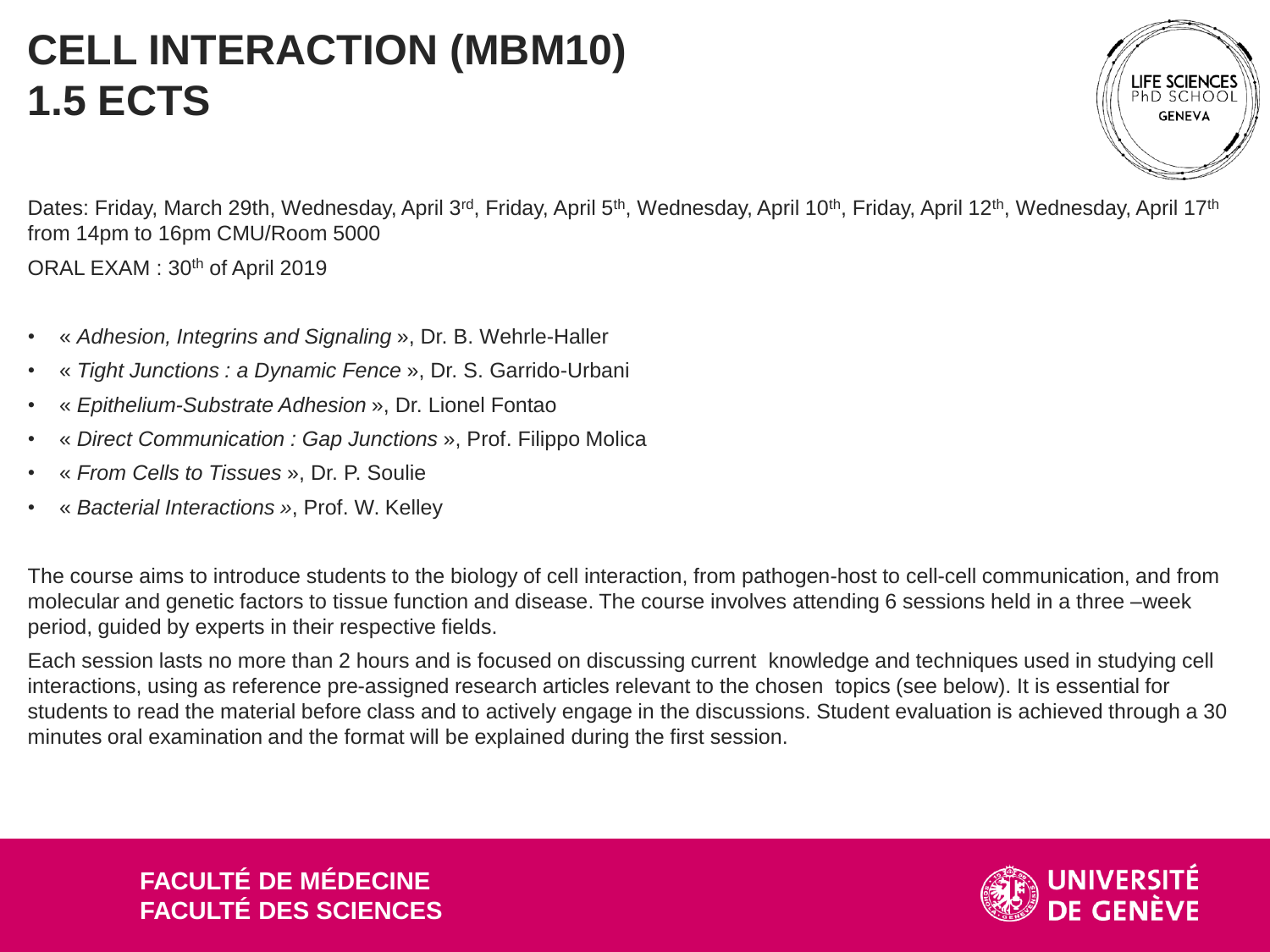### **Statistics course (MBM11) 1,5 ECTS**

Sessions (classroom B00.0612, from 2:15 to 5:15 pm, weekday: Thursday except 1<sup>st</sup> session Wednesday):

- Descriptive statistics and introduction to GraphPad (13.03.2019)
- Statistical inference and confidence intervals (21.03.2019)
- Basic principles of statistical hypothesis testing (04.04.2019)
- Common statistical tests (11.04.2019)
- Statistical power and sample size (02.05.2019)
- Correlation and regression models (09.05.2019)
- Reporting statistical analyses / **Exam** (16.05.2019)

**PD Christophe COMBESCURE**, Service d'épidémiologie clinique, Direction médicale et qualité, HUG

**Prof. Thomas V. PERNEGER**, Service d'épidémiologie clinique, Direction médicale et qualité, HUG

Contact : Christophe COMBESCURE

The number of course participants is limited to 14.

The aim of this course is to provide to the students a general knowledge of statistical inference, methods to describe data, to test hypotheses and to characterize associations between two variables. In addition to the theory, students will put into practice statistical methods with a statistical software and will conduct a critical appraisal of the statistical methodology in a selection of published articles.



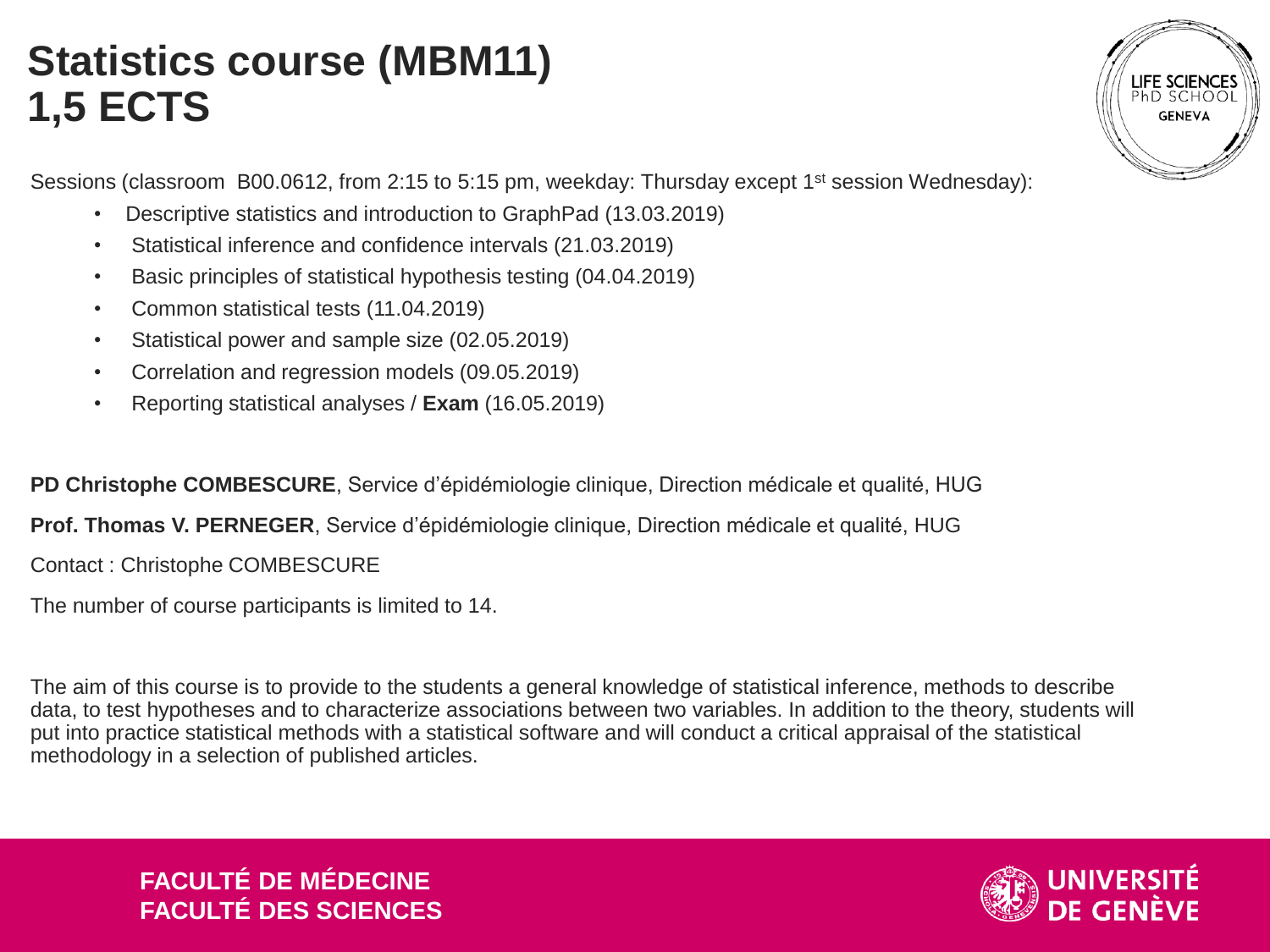## **Bioimaging Course 2019: Light microscopy course and advanced fluorescence imaging techniques for life sciences (MBM12) 1.5 ECTs**



Dates: 13h to 17h Friday 5 april, Friday 12 april, Thursday 18 april and Friday 26 april, 4 courses of 4 hours each. F. Prodon, O. Brun, N. Liaudet, S. Startchik. Maximum students 9, minimum 4.

This course will provide underlying principles and advanced concepts in light microscopy. The focus will be on state-of-the-art techniques in light microscopy based on fluorescence approaches. An essential part will be spent on the demonstration/explanation how challenging questions in the field of Life Sciences and Biology can be addressed by using light microscopy. It will include advanced concepts as multi-dimensional imaging (x, y, z, t and more ?), F-techniques (Fluorescence Recovery After Photobleaching/FRAP, Fluorescence Resonance Energy Transfer/ FRET) and super resolution techniques (such as structured illumination, STED and localization techniques). The aim is to understand the basics in fluorescence microscopy by a practical work with the help of the equipment available at the Bioimaging Core Facility, Faculty of Medicine. Emphasis will be placed on the methods to be used to evaluate and improve the quality of the images produced.

The course is open to PhD students (9 maximum). This course will take place in four sessions of four hours each. Each session will occur once a week (total duration of this course: 4 weeks). Hand-on sessions will be organized in order to recess the theoretically taught content.

- Basic optical principles
- Light microscopy, fluorescence microscopy
- confocal microscopy
- Fluorescence Resonance Energy Transfer (FRET)
- Photobleaching, photoactivation techniques, Fluorescence Recovery after Photobleaching (FRAP)
- Total Internal Reflection Fluorescence microscopy (TIRF)
- Structured Illumination microscopy (SIM)
- Localization techniques (PALM, STORM)
- Stimulated Emission depletion (STED) microscopy
- Data analysis: basic in image treatment
- Image manipulation and digital image ethics

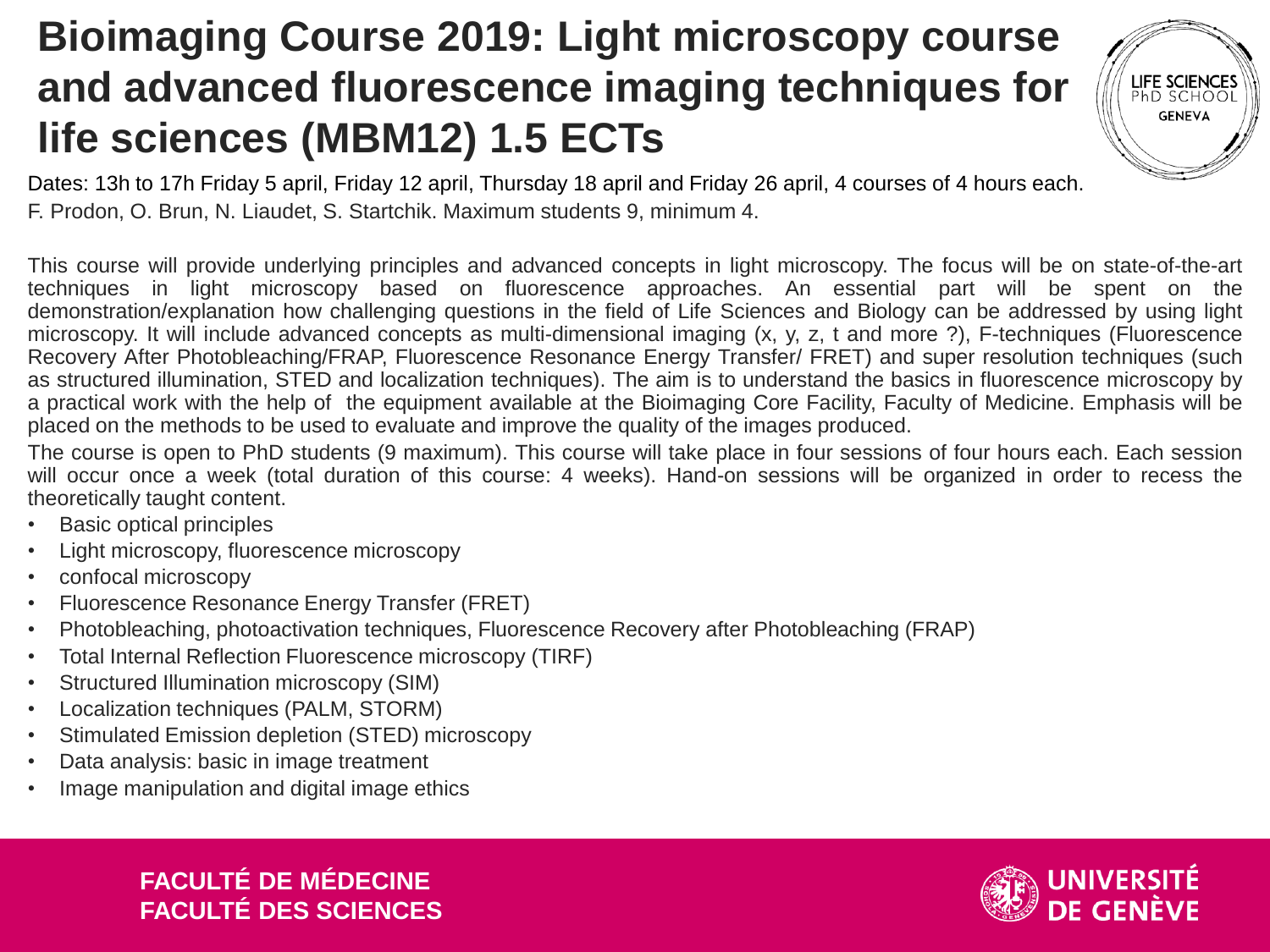# **VIROLOGY (MBM13) 1.5 ECTS**

The course will be held on:

- Monday May 6 2019 : Introduction virology–introduction viral cycle.
- Monday May 13 2019: Viral cycle (presentation 3 publications) Introduction quasi-species
- Monday May 20 2019: Quasi-species (presentation 3 publications)– Introduction innate immunity
- Monday May 27 2019 : Innate immunity (presentation 3 publications)
- Monday JUNE 3 2019 :EXAM
- Location : will be specified later

Pr. D. Garcin, Dépt de Microbiologie et Médecine Moléculaire

- Virus cycle (entry, replication, budding…)
- RNA viruses : genetic variability, quasi-species, adaptation and evolution..
- Anti-viral innate immunity, detection, interferon system and viral counter measures.
- An introductory course in each topic, articles to read and present, discussions, critical analysis (sort of «battle» over the article  $\circledcirc$ ).
- 4 sessions of 3 to 4 hours plus one session for the exam.